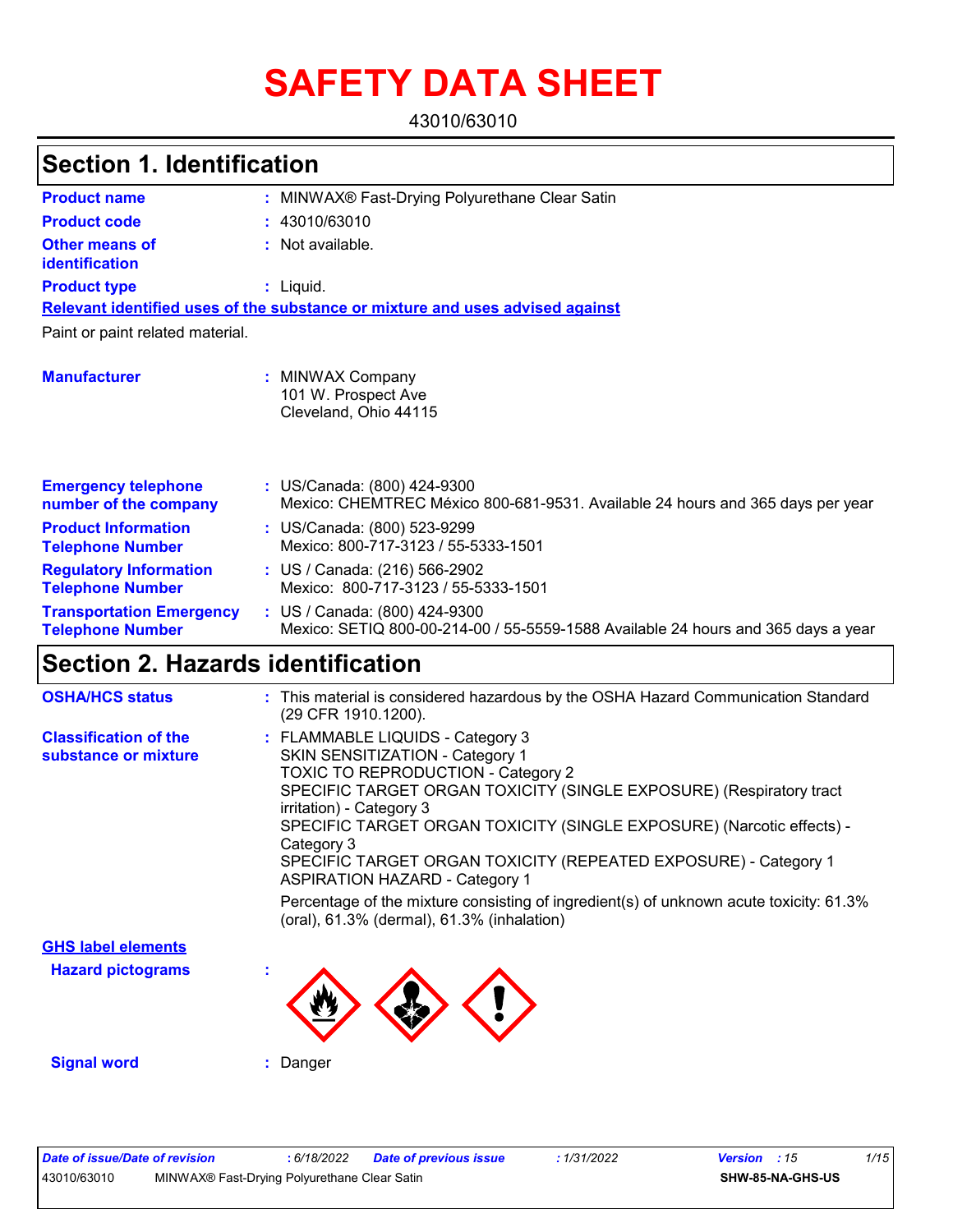# **Section 2. Hazards identification**

| <b>Hazard statements</b>                   | : Flammable liquid and vapor.<br>May be fatal if swallowed and enters airways.<br>May cause an allergic skin reaction.<br>May cause respiratory irritation.<br>May cause drowsiness or dizziness.<br>Suspected of damaging fertility or the unborn child.<br>Causes damage to organs through prolonged or repeated exposure.                                                                                                                                                                                                                                                                                                                                                        |
|--------------------------------------------|-------------------------------------------------------------------------------------------------------------------------------------------------------------------------------------------------------------------------------------------------------------------------------------------------------------------------------------------------------------------------------------------------------------------------------------------------------------------------------------------------------------------------------------------------------------------------------------------------------------------------------------------------------------------------------------|
| <b>Precautionary statements</b>            |                                                                                                                                                                                                                                                                                                                                                                                                                                                                                                                                                                                                                                                                                     |
| <b>General</b>                             | : Read label before use. Keep out of reach of children. If medical advice is needed,<br>have product container or label at hand.                                                                                                                                                                                                                                                                                                                                                                                                                                                                                                                                                    |
| <b>Prevention</b>                          | : Obtain special instructions before use. Do not handle until all safety precautions have<br>been read and understood. Wear protective gloves, protective clothing and eye or face<br>protection. Keep away from heat, hot surfaces, sparks, open flames and other ignition<br>sources. No smoking. Use explosion-proof electrical, ventilating or lighting equipment.<br>Use non-sparking tools. Take action to prevent static discharges. Use only outdoors or<br>in a well-ventilated area. Do not breathe vapor. Do not eat, drink or smoke when using<br>this product. Wash thoroughly after handling. Contaminated work clothing must not be<br>allowed out of the workplace. |
| <b>Response</b>                            | : IF exposed or concerned: Get medical advice or attention. IF INHALED: Remove<br>person to fresh air and keep comfortable for breathing. Call a POISON CENTER or<br>doctor if you feel unwell. IF SWALLOWED: Immediately call a POISON CENTER or<br>doctor. Do NOT induce vomiting. IF ON SKIN (or hair): Take off immediately all<br>contaminated clothing. Rinse skin with water. Wash contaminated clothing before<br>reuse. IF ON SKIN: Wash with plenty of water. If skin irritation or rash occurs: Get<br>medical advice or attention.                                                                                                                                      |
| <b>Storage</b>                             | : Store locked up. Store in a well-ventilated place. Keep container tightly closed. Keep<br>cool.                                                                                                                                                                                                                                                                                                                                                                                                                                                                                                                                                                                   |
| <b>Disposal</b>                            | : Dispose of contents and container in accordance with all local, regional, national and<br>international regulations.                                                                                                                                                                                                                                                                                                                                                                                                                                                                                                                                                              |
| <b>Supplemental label</b><br>elements      | DELAYED EFFECTS FROM LONG TERM OVEREXPOSURE. Contains solvents which<br>can cause permanent brain and nervous system damage. Intentional misuse by<br>deliberately concentrating and inhaling the contents can be harmful or fatal. WARNING:<br>This product contains chemicals known to the State of California to cause cancer and<br>birth defects or other reproductive harm.                                                                                                                                                                                                                                                                                                   |
|                                            | Please refer to the SDS for additional information. Keep out of reach of children. Do not<br>transfer contents to other containers for storage.                                                                                                                                                                                                                                                                                                                                                                                                                                                                                                                                     |
| <b>Hazards not otherwise</b><br>classified | : DANGER: Rags, steel wool, other waste soaked with this product, and sanding residue<br>may spontaneously catch fire if improperly discarded. Immediately place rags, steel<br>wool, other waste soaked with this product, and sanding residue in a sealed, water-filled,<br>metal container. Dispose of in accordance with local fire regulations.                                                                                                                                                                                                                                                                                                                                |

# **Section 3. Composition/information on ingredients**

| Substance/mixture     | : Mixture        |
|-----------------------|------------------|
| <b>Other means of</b> | : Not available. |
| <i>identification</i> |                  |

#### **CAS number/other identifiers**

| <b>Ingredient name</b>             | $\%$ by weight  | <b>CAS number</b> |
|------------------------------------|-----------------|-------------------|
| Med. Aliphatic Hydrocarbon Solvent | I≥25 - ≤50      | 64742-88-7        |
| Light Aliphatic Hydrocarbon        | $\geq 10 - 525$ | 64742-47-8        |
| Zirconium 2-Ethylhexanoate         | $\leq$ 0.3      | l 22464-99-9      |
| Methyl Ethyl Ketoxime              | $\leq$ 0.3      | 96-29-7           |

Any concentration shown as a range is to protect confidentiality or is due to batch variation.

| Date of issue/Date of revision |                                              | 6/18/2022 | Date of previous issue | : 1/31/2022 | <b>Version</b> : 15 |                  | 2/15 |
|--------------------------------|----------------------------------------------|-----------|------------------------|-------------|---------------------|------------------|------|
| 43010/63010                    | MINWAX® Fast-Drying Polyurethane Clear Satin |           |                        |             |                     | SHW-85-NA-GHS-US |      |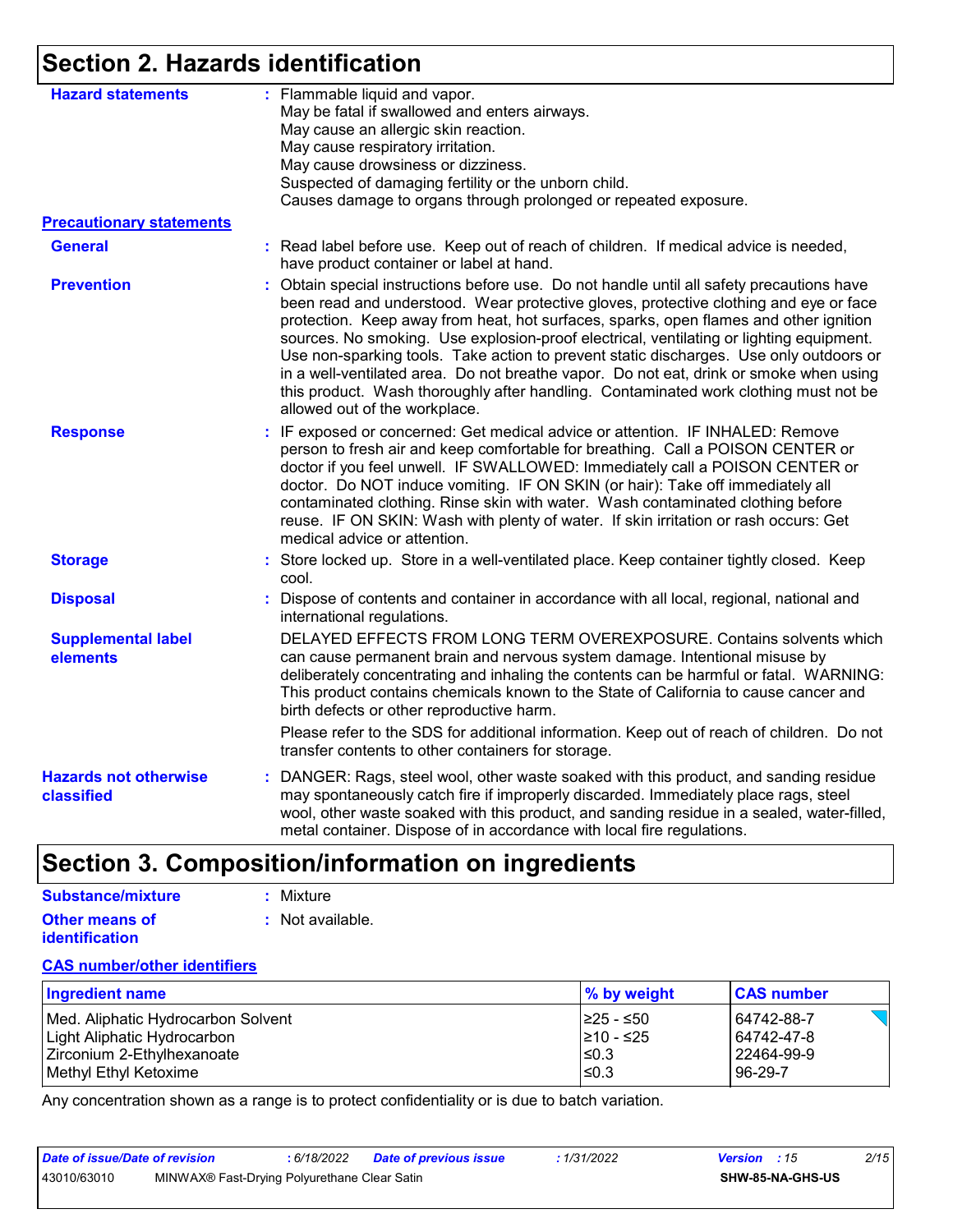# **Section 3. Composition/information on ingredients**

**There are no additional ingredients present which, within the current knowledge of the supplier and in the concentrations applicable, are classified and hence require reporting in this section.**

**Occupational exposure limits, if available, are listed in Section 8.**

### **Section 4. First aid measures**

#### **Description of necessary first aid measures**

| <b>Eye contact</b>  | : Immediately flush eyes with plenty of water, occasionally lifting the upper and lower<br>eyelids. Check for and remove any contact lenses. Continue to rinse for at least 10<br>minutes. Get medical attention following exposure or if feeling unwell.                                                                                                                                                                                                                                                                                                                                                                                                                                                                                               |
|---------------------|---------------------------------------------------------------------------------------------------------------------------------------------------------------------------------------------------------------------------------------------------------------------------------------------------------------------------------------------------------------------------------------------------------------------------------------------------------------------------------------------------------------------------------------------------------------------------------------------------------------------------------------------------------------------------------------------------------------------------------------------------------|
| <b>Inhalation</b>   | : Remove victim to fresh air and keep at rest in a position comfortable for breathing. If it<br>is suspected that fumes are still present, the rescuer should wear an appropriate mask<br>or self-contained breathing apparatus. If not breathing, if breathing is irregular or if<br>respiratory arrest occurs, provide artificial respiration or oxygen by trained personnel. It<br>may be dangerous to the person providing aid to give mouth-to-mouth resuscitation.<br>Get medical attention. If necessary, call a poison center or physician. If unconscious,<br>place in recovery position and get medical attention immediately. Maintain an open<br>airway. Loosen tight clothing such as a collar, tie, belt or waistband.                    |
| <b>Skin contact</b> | : Wash with plenty of soap and water. Remove contaminated clothing and shoes. Wash<br>contaminated clothing thoroughly with water before removing it, or wear gloves.<br>Continue to rinse for at least 10 minutes. Get medical attention. In the event of any<br>complaints or symptoms, avoid further exposure. Wash clothing before reuse. Clean<br>shoes thoroughly before reuse.                                                                                                                                                                                                                                                                                                                                                                   |
| <b>Ingestion</b>    | : Get medical attention immediately. Call a poison center or physician. Wash out mouth<br>with water. Remove dentures if any. If material has been swallowed and the exposed<br>person is conscious, give small quantities of water to drink. Stop if the exposed person<br>feels sick as vomiting may be dangerous. Aspiration hazard if swallowed. Can enter<br>lungs and cause damage. Do not induce vomiting. If vomiting occurs, the head should<br>be kept low so that vomit does not enter the lungs. Never give anything by mouth to an<br>unconscious person. If unconscious, place in recovery position and get medical<br>attention immediately. Maintain an open airway. Loosen tight clothing such as a collar,<br>tie, belt or waistband. |

| <b>Most important symptoms/effects, acute and delayed</b> |                                                                                                                                                                                                                                                                         |
|-----------------------------------------------------------|-------------------------------------------------------------------------------------------------------------------------------------------------------------------------------------------------------------------------------------------------------------------------|
| <b>Potential acute health effects</b>                     |                                                                                                                                                                                                                                                                         |
| <b>Eye contact</b>                                        | : No known significant effects or critical hazards.                                                                                                                                                                                                                     |
| <b>Inhalation</b>                                         | : Can cause central nervous system (CNS) depression. May cause drowsiness or<br>dizziness. May cause respiratory irritation.                                                                                                                                            |
| <b>Skin contact</b>                                       | : May cause an allergic skin reaction.                                                                                                                                                                                                                                  |
| <b>Ingestion</b>                                          | : Can cause central nervous system (CNS) depression. May be fatal if swallowed and<br>enters airways.                                                                                                                                                                   |
| <b>Over-exposure signs/symptoms</b>                       |                                                                                                                                                                                                                                                                         |
| <b>Eye contact</b>                                        | : No specific data.                                                                                                                                                                                                                                                     |
| <b>Inhalation</b>                                         | : Adverse symptoms may include the following:<br>respiratory tract irritation<br>coughing<br>nausea or vomiting<br>headache<br>drowsiness/fatigue<br>dizziness/vertigo<br>unconsciousness<br>reduced fetal weight<br>increase in fetal deaths<br>skeletal malformations |
| Date of issue/Date of revision                            | 3/15<br>: 1/31/2022<br>: 6/18/2022<br><b>Date of previous issue</b><br><b>Version</b><br>: 15                                                                                                                                                                           |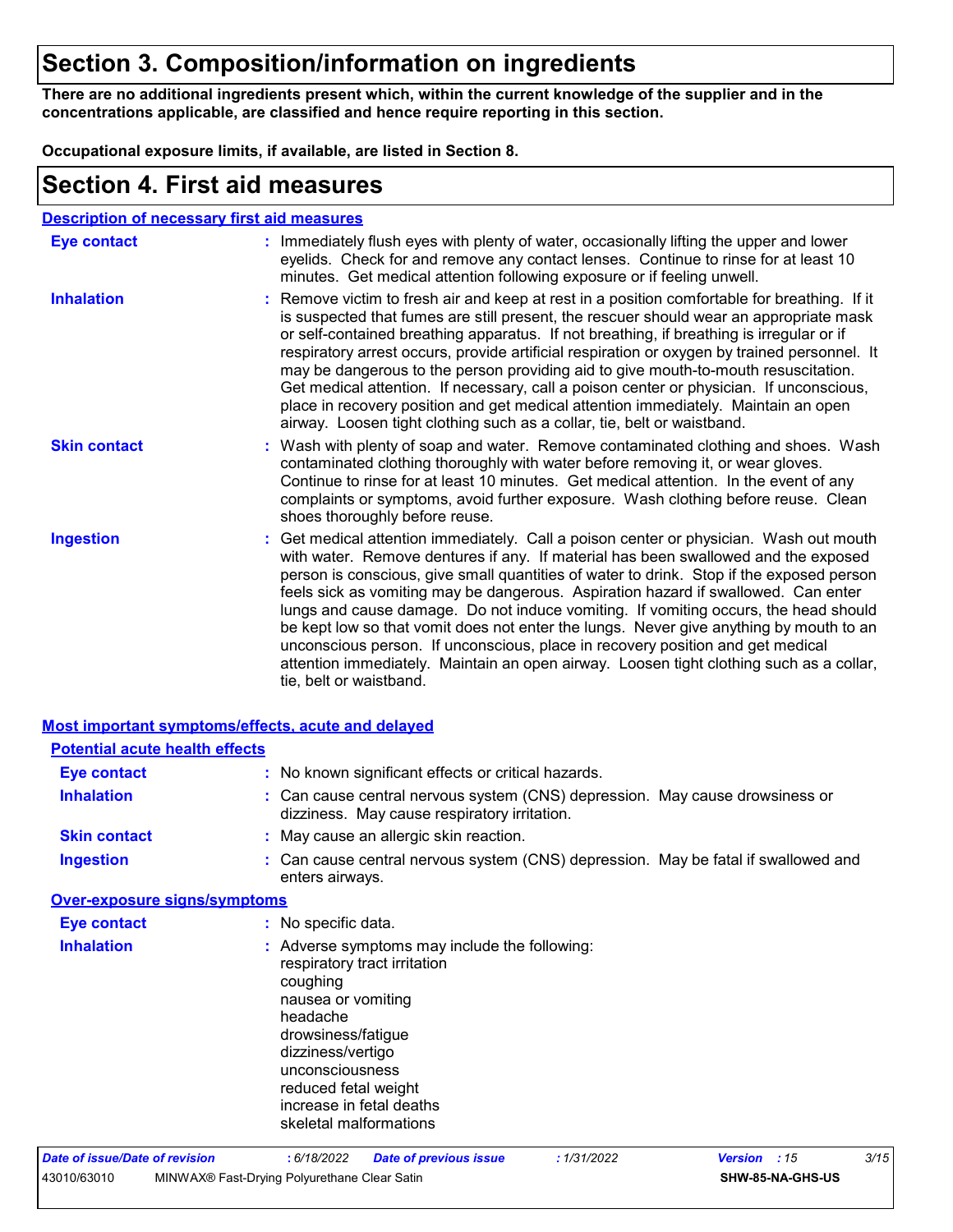# **Section 4. First aid measures**

| <b>Skin contact</b>               | : Adverse symptoms may include the following:<br>irritation<br>redness<br>reduced fetal weight<br>increase in fetal deaths<br>skeletal malformations                                                                                                                                                                                                                                                            |
|-----------------------------------|-----------------------------------------------------------------------------------------------------------------------------------------------------------------------------------------------------------------------------------------------------------------------------------------------------------------------------------------------------------------------------------------------------------------|
| <b>Ingestion</b>                  | : Adverse symptoms may include the following:<br>nausea or vomiting<br>reduced fetal weight<br>increase in fetal deaths<br>skeletal malformations<br><u>Indication of immediate medical attention and special treatment needed, if necessary</u>                                                                                                                                                                |
|                                   |                                                                                                                                                                                                                                                                                                                                                                                                                 |
| Notes to physician                | : Treat symptomatically. Contact poison treatment specialist immediately if large<br>quantities have been ingested or inhaled.                                                                                                                                                                                                                                                                                  |
| <b>Specific treatments</b>        | : No specific treatment.                                                                                                                                                                                                                                                                                                                                                                                        |
| <b>Protection of first-aiders</b> | : No action shall be taken involving any personal risk or without suitable training. If it is<br>suspected that fumes are still present, the rescuer should wear an appropriate mask or<br>self-contained breathing apparatus. It may be dangerous to the person providing aid to<br>give mouth-to-mouth resuscitation. Wash contaminated clothing thoroughly with water<br>before removing it, or wear gloves. |

**See toxicological information (Section 11)**

### **Section 5. Fire-fighting measures**

| <b>Extinguishing media</b>                               |                                                                                                                                                                                                                                                                                                                                                                                                                          |
|----------------------------------------------------------|--------------------------------------------------------------------------------------------------------------------------------------------------------------------------------------------------------------------------------------------------------------------------------------------------------------------------------------------------------------------------------------------------------------------------|
| <b>Suitable extinguishing</b><br>media                   | : Use dry chemical, $CO2$ , water spray (fog) or foam.                                                                                                                                                                                                                                                                                                                                                                   |
| <b>Unsuitable extinguishing</b><br>media                 | : Do not use water jet.                                                                                                                                                                                                                                                                                                                                                                                                  |
| <b>Specific hazards arising</b><br>from the chemical     | : Flammable liquid and vapor. Runoff to sewer may create fire or explosion hazard. In a<br>fire or if heated, a pressure increase will occur and the container may burst, with the risk<br>of a subsequent explosion. The vapor/gas is heavier than air and will spread along the<br>ground. Vapors may accumulate in low or confined areas or travel a considerable<br>distance to a source of ignition and flash back. |
| <b>Hazardous thermal</b><br>decomposition products       | Decomposition products may include the following materials:<br>carbon dioxide<br>carbon monoxide                                                                                                                                                                                                                                                                                                                         |
| <b>Special protective actions</b><br>for fire-fighters   | : Promptly isolate the scene by removing all persons from the vicinity of the incident if<br>there is a fire. No action shall be taken involving any personal risk or without suitable<br>training. Move containers from fire area if this can be done without risk. Use water<br>spray to keep fire-exposed containers cool.                                                                                            |
| <b>Special protective</b><br>equipment for fire-fighters | Fire-fighters should wear appropriate protective equipment and self-contained breathing<br>apparatus (SCBA) with a full face-piece operated in positive pressure mode.                                                                                                                                                                                                                                                   |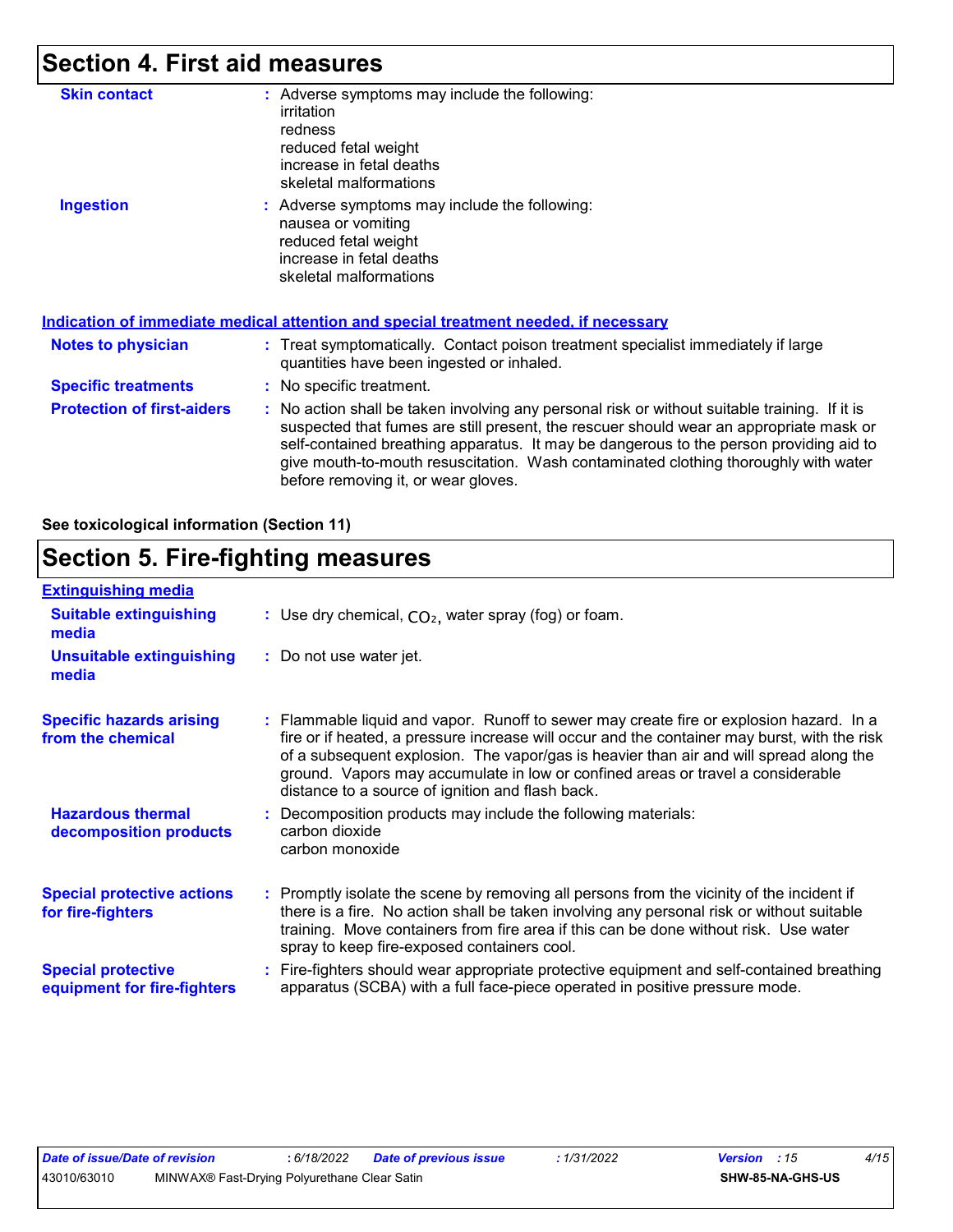# **Section 6. Accidental release measures**

|                                                              | Personal precautions, protective equipment and emergency procedures                                                                                                                                                                                                                                                                                                                                                                                                                             |
|--------------------------------------------------------------|-------------------------------------------------------------------------------------------------------------------------------------------------------------------------------------------------------------------------------------------------------------------------------------------------------------------------------------------------------------------------------------------------------------------------------------------------------------------------------------------------|
| For non-emergency<br>personnel                               | : No action shall be taken involving any personal risk or without suitable training.<br>Evacuate surrounding areas. Keep unnecessary and unprotected personnel from<br>entering. Do not touch or walk through spilled material. Shut off all ignition sources.<br>No flares, smoking or flames in hazard area. Avoid breathing vapor or mist. Provide<br>adequate ventilation. Wear appropriate respirator when ventilation is inadequate. Put<br>on appropriate personal protective equipment. |
| For emergency responders                                     | : If specialized clothing is required to deal with the spillage, take note of any information in<br>Section 8 on suitable and unsuitable materials. See also the information in "For non-<br>emergency personnel".                                                                                                                                                                                                                                                                              |
| <b>Environmental precautions</b>                             | : Avoid dispersal of spilled material and runoff and contact with soil, waterways, drains<br>and sewers. Inform the relevant authorities if the product has caused environmental<br>pollution (sewers, waterways, soil or air).                                                                                                                                                                                                                                                                 |
| <b>Methods and materials for containment and cleaning up</b> |                                                                                                                                                                                                                                                                                                                                                                                                                                                                                                 |
| <b>Small spill</b>                                           | : Stop leak if without risk. Move containers from spill area. Use spark-proof tools and<br>explosion-proof equipment. Dilute with water and mop up if water-soluble. Alternatively,<br>or if water-insoluble, absorb with an inert dry material and place in an appropriate waste                                                                                                                                                                                                               |
|                                                              | disposal container. Dispose of via a licensed waste disposal contractor.                                                                                                                                                                                                                                                                                                                                                                                                                        |

# **Section 7. Handling and storage**

#### **Precautions for safe handling**

| <b>Protective measures</b>                       | : Put on appropriate personal protective equipment (see Section 8). Persons with a<br>history of skin sensitization problems should not be employed in any process in which<br>this product is used. Avoid exposure - obtain special instructions before use. Avoid<br>exposure during pregnancy. Do not handle until all safety precautions have been read<br>and understood. Do not get in eyes or on skin or clothing. Do not breathe vapor or mist.<br>Do not swallow. Use only with adequate ventilation. Wear appropriate respirator when<br>ventilation is inadequate. Do not enter storage areas and confined spaces unless<br>adequately ventilated. Keep in the original container or an approved alternative made<br>from a compatible material, kept tightly closed when not in use. Store and use away<br>from heat, sparks, open flame or any other ignition source. Use explosion-proof<br>electrical (ventilating, lighting and material handling) equipment. Use only non-sparking<br>tools. Take precautionary measures against electrostatic discharges. Empty containers<br>retain product residue and can be hazardous. Do not reuse container. |
|--------------------------------------------------|----------------------------------------------------------------------------------------------------------------------------------------------------------------------------------------------------------------------------------------------------------------------------------------------------------------------------------------------------------------------------------------------------------------------------------------------------------------------------------------------------------------------------------------------------------------------------------------------------------------------------------------------------------------------------------------------------------------------------------------------------------------------------------------------------------------------------------------------------------------------------------------------------------------------------------------------------------------------------------------------------------------------------------------------------------------------------------------------------------------------------------------------------------------------|
| <b>Advice on general</b><br>occupational hygiene | : Eating, drinking and smoking should be prohibited in areas where this material is<br>handled, stored and processed. Workers should wash hands and face before eating,<br>drinking and smoking. Remove contaminated clothing and protective equipment before<br>entering eating areas. See also Section 8 for additional information on hygiene                                                                                                                                                                                                                                                                                                                                                                                                                                                                                                                                                                                                                                                                                                                                                                                                                     |

measures.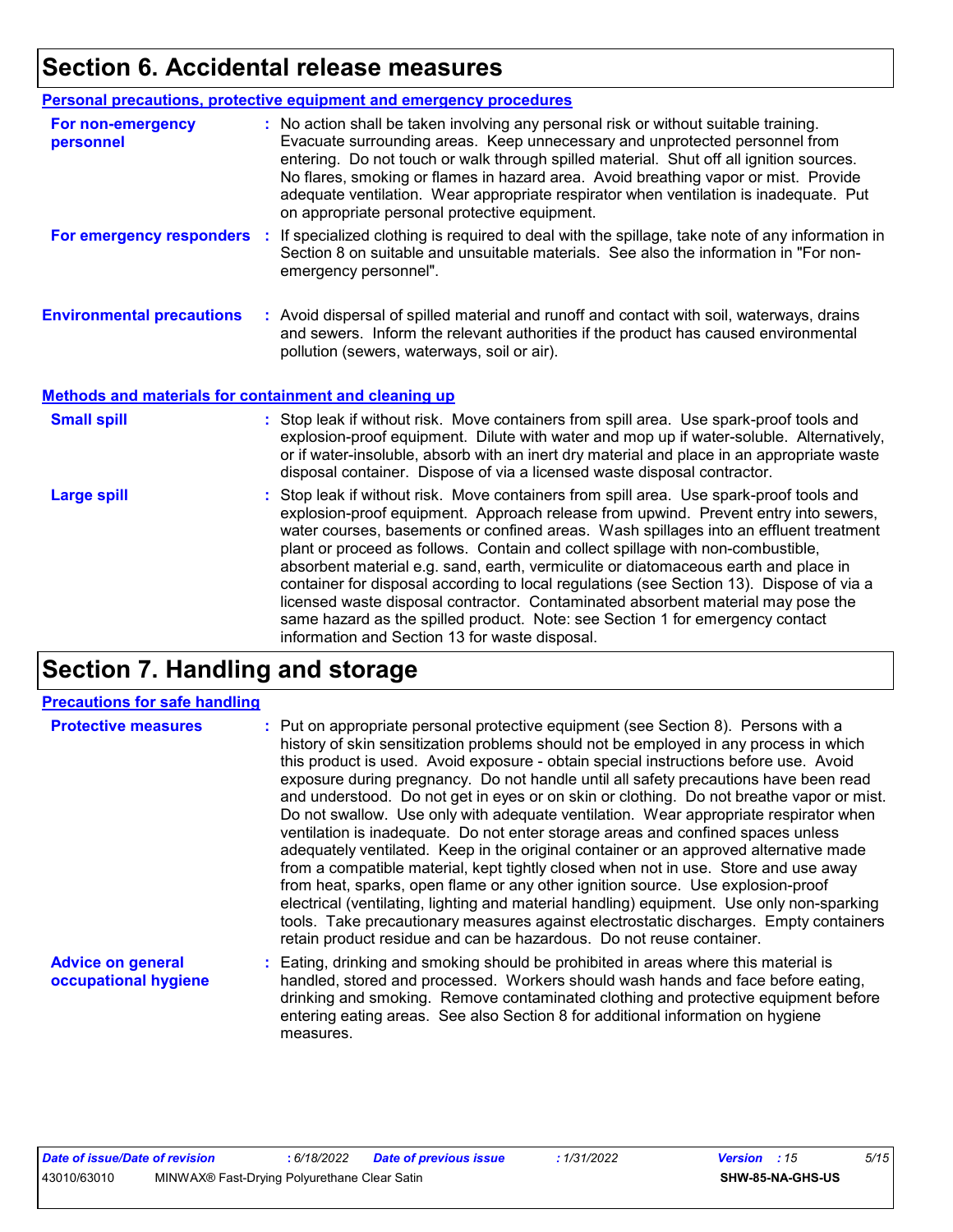# **Section 7. Handling and storage**

| <b>Conditions for safe storage,</b> | : Store in accordance with local regulations. Store in a segregated and approved area.        |
|-------------------------------------|-----------------------------------------------------------------------------------------------|
| including any                       | Store in original container protected from direct sunlight in a dry, cool and well-ventilated |
| <i>incompatibilities</i>            | area, away from incompatible materials (see Section 10) and food and drink. Store             |
|                                     | locked up. Eliminate all ignition sources. Separate from oxidizing materials. Keep            |
|                                     | container tightly closed and sealed until ready for use. Containers that have been            |
|                                     | opened must be carefully resealed and kept upright to prevent leakage. Do not store in        |
|                                     | unlabeled containers. Use appropriate containment to avoid environmental                      |
|                                     | contamination. See Section 10 for incompatible materials before handling or use.              |

# **Section 8. Exposure controls/personal protection**

#### **Control parameters**

**Occupational exposure limits (OSHA United States)**

| <b>Ingredient name</b>             | CAS#       | <b>Exposure limits</b>                                                                                                                                                                                                                                                                                                                                             |
|------------------------------------|------------|--------------------------------------------------------------------------------------------------------------------------------------------------------------------------------------------------------------------------------------------------------------------------------------------------------------------------------------------------------------------|
| Med. Aliphatic Hydrocarbon Solvent | 64742-88-7 | OSHA PEL (United States, 5/2018).<br>TWA: 100 ppm 8 hours.<br>TWA: $400$ mg/m <sup>3</sup> 8 hours.                                                                                                                                                                                                                                                                |
| Light Aliphatic Hydrocarbon        | 64742-47-8 | ACGIH TLV (United States, 1/2021).<br>Absorbed through skin.<br>TWA: 200 mg/m <sup>3</sup> , (as total hydrocarbon<br>vapor) 8 hours.                                                                                                                                                                                                                              |
| Zirconium 2-Ethylhexanoate         | 22464-99-9 | ACGIH TLV (United States, 1/2021).<br>TWA: $5 \text{ mg/m}^3$ , (as Zr) 8 hours.<br>STEL: 10 mg/m <sup>3</sup> , (as Zr) 15 minutes.<br>NIOSH REL (United States, 10/2020).<br>TWA: $5 \text{ mg/m}^3$ , (as Zr) 10 hours.<br>STEL: 10 mg/m <sup>3</sup> , (as Zr) 15 minutes.<br>OSHA PEL (United States, 5/2018).<br>TWA: 5 mg/m <sup>3</sup> , (as Zr) 8 hours. |
| Methyl Ethyl Ketoxime              | $96-29-7$  | OARS WEEL (United States, 1/2021). Skin<br>sensitizer.<br>TWA: 10 ppm 8 hours.                                                                                                                                                                                                                                                                                     |

#### **Occupational exposure limits (Canada)**

| <b>Ingredient name</b>                                                                                       | CAS#                          | <b>Exposure limits</b><br>CA Ontario Provincial (Canada, 6/2019).                                                                                                                                                                                                                                                                                                                                                                                               |  |  |  |
|--------------------------------------------------------------------------------------------------------------|-------------------------------|-----------------------------------------------------------------------------------------------------------------------------------------------------------------------------------------------------------------------------------------------------------------------------------------------------------------------------------------------------------------------------------------------------------------------------------------------------------------|--|--|--|
| Medium aliphatic solvent naphtha (petroleum) C9-C12                                                          | 64742-88-7                    | TWA: 525 mg/m <sup>3</sup> 8 hours.                                                                                                                                                                                                                                                                                                                                                                                                                             |  |  |  |
| Petroleum refining, hydrotreated light distillate                                                            | 64742-47-8                    | <b>CA British Columbia Provincial (Canada,</b><br>6/2021). Absorbed through skin.<br>TWA: 200 mg/m <sup>3</sup> , (as total hydrocarbon<br>vapour) 8 hours.<br>CA Alberta Provincial (Canada, 6/2018).<br>Absorbed through skin.<br>8 hrs OEL: 200 mg/m <sup>3</sup> , (as total hydrocarbon<br>vapour) 8 hours.<br>CA Ontario Provincial (Canada, 6/2019).<br>Absorbed through skin.<br>TWA: 200 mg/m <sup>3</sup> , (as total hydrocarbon<br>vapour) 8 hours. |  |  |  |
| Zirconium 2-Ethylhexanoate                                                                                   | 22464-99-9                    | CA Alberta Provincial (Canada, 6/2018).<br>8 hrs OEL: 5 mg/m <sup>3</sup> , (as Zr) 8 hours.<br>15 min OEL: 10 mg/m <sup>3</sup> , (as Zr) 15 minutes.<br><b>CA British Columbia Provincial (Canada,</b><br>$6/2021$ ).<br>TWA: $5 \text{ mg/m}^3$ , (as Zr) 8 hours.<br>STEL: 10 mg/m <sup>3</sup> , (as Zr) 15 minutes.                                                                                                                                       |  |  |  |
| Date of issue/Date of revision<br>: 6/18/2022<br>MINWAX® Fast-Drying Polyurethane Clear Satin<br>43010/63010 | <b>Date of previous issue</b> | 6/15<br>: 1/31/2022<br>Version : 15<br>SHW-85-NA-GHS-US                                                                                                                                                                                                                                                                                                                                                                                                         |  |  |  |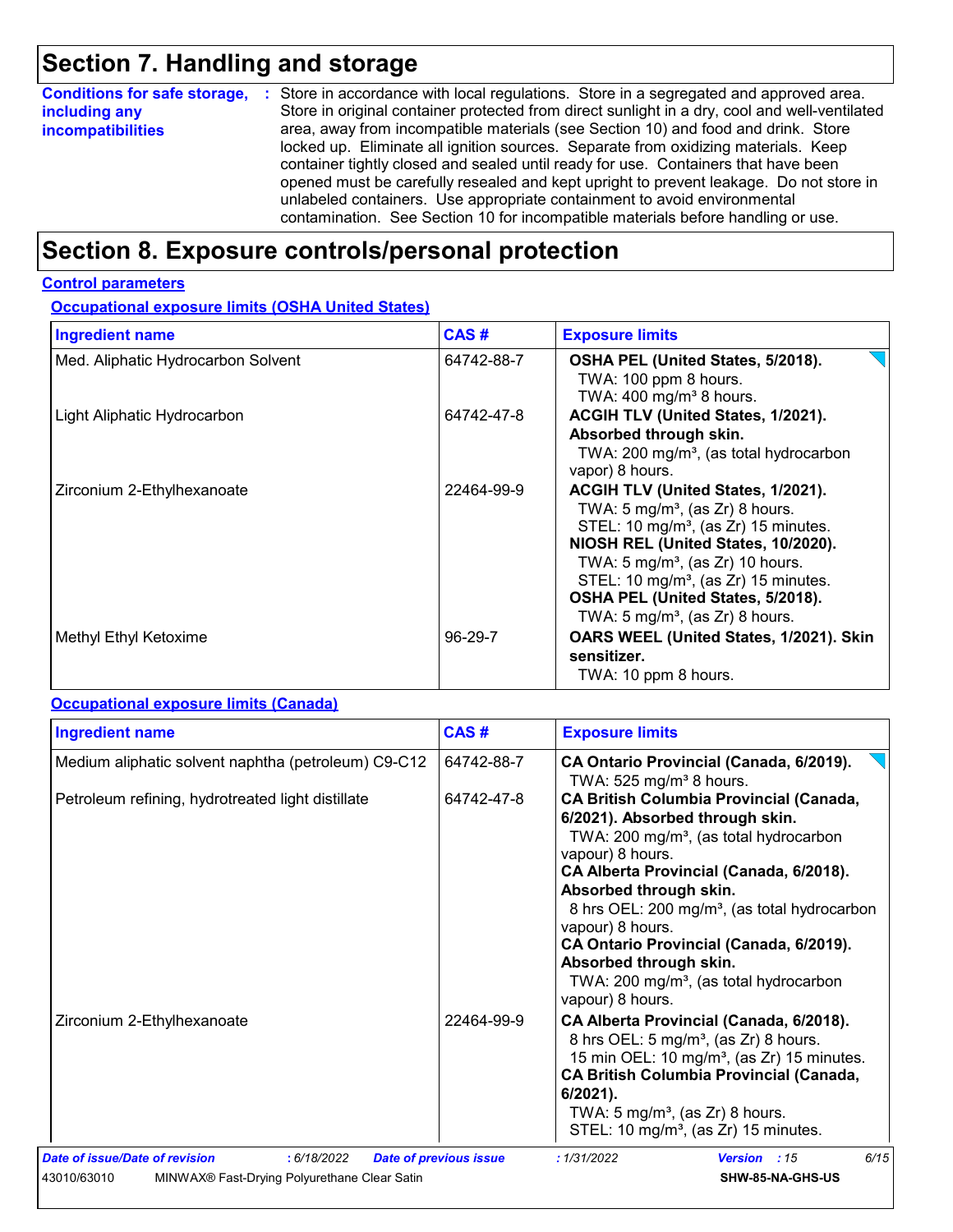# **Section 8. Exposure controls/personal protection**

|                       |         | CA Quebec Provincial (Canada, 6/2021).<br>TWAEV: $5 \text{ mg/m}^3$ , (as Zr) 8 hours.<br>STEV: 10 mg/m <sup>3</sup> , (as Zr) 15 minutes.<br>CA Ontario Provincial (Canada, 6/2019).<br>STEL: 10 mg/m <sup>3</sup> , (as Zr) 15 minutes.<br>TWA: $5 \text{ mg/m}^3$ , (as Zr) 8 hours. |
|-----------------------|---------|-----------------------------------------------------------------------------------------------------------------------------------------------------------------------------------------------------------------------------------------------------------------------------------------|
| Methyl Ethyl Ketoxime | 96-29-7 | OARS WEEL (United States, 1/2021). Skin<br>sensitizer.<br>TWA: 10 ppm 8 hours.                                                                                                                                                                                                          |

#### **Occupational exposure limits (Mexico)**

|                             | CAS#       | <b>Exposure limits</b>                                                                                                                              |
|-----------------------------|------------|-----------------------------------------------------------------------------------------------------------------------------------------------------|
| Light Aliphatic Hydrocarbon | 64742-47-8 | <b>ACGIH TLV (United States, 1/2021).</b><br><b>Absorbed through skin.</b><br>TWA: 200 mg/m <sup>3</sup> , (as total hydrocarbon<br>vapor) 8 hours. |
| Zirconium 2-Ethylhexanoate  | 22464-99-9 | NOM-010-STPS-2014 (Mexico, 4/2016).<br>TWA: $5 \text{ mg/m}^3$ , (as Zr) 8 hours.<br>STEL: 10 mg/m <sup>3</sup> , (as Zr) 15 minutes.               |

| <b>Appropriate engineering</b><br>controls | : Use only with adequate ventilation. Use process enclosures, local exhaust ventilation or<br>other engineering controls to keep worker exposure to airborne contaminants below any<br>recommended or statutory limits. The engineering controls also need to keep gas,<br>vapor or dust concentrations below any lower explosive limits. Use explosion-proof<br>ventilation equipment.                                                                                                                                                                                                                              |
|--------------------------------------------|----------------------------------------------------------------------------------------------------------------------------------------------------------------------------------------------------------------------------------------------------------------------------------------------------------------------------------------------------------------------------------------------------------------------------------------------------------------------------------------------------------------------------------------------------------------------------------------------------------------------|
| <b>Environmental exposure</b><br>controls  | Emissions from ventilation or work process equipment should be checked to ensure<br>they comply with the requirements of environmental protection legislation. In some<br>cases, fume scrubbers, filters or engineering modifications to the process equipment<br>will be necessary to reduce emissions to acceptable levels.                                                                                                                                                                                                                                                                                        |
| <b>Individual protection measures</b>      |                                                                                                                                                                                                                                                                                                                                                                                                                                                                                                                                                                                                                      |
| <b>Hygiene measures</b>                    | : Wash hands, forearms and face thoroughly after handling chemical products, before<br>eating, smoking and using the lavatory and at the end of the working period.<br>Appropriate techniques should be used to remove potentially contaminated clothing.<br>Contaminated work clothing should not be allowed out of the workplace. Wash<br>contaminated clothing before reusing. Ensure that eyewash stations and safety<br>showers are close to the workstation location.                                                                                                                                          |
| <b>Eye/face protection</b>                 | Safety eyewear complying with an approved standard should be used when a risk<br>assessment indicates this is necessary to avoid exposure to liquid splashes, mists,<br>gases or dusts. If contact is possible, the following protection should be worn, unless<br>the assessment indicates a higher degree of protection: safety glasses with side-<br>shields.                                                                                                                                                                                                                                                     |
| <b>Skin protection</b>                     |                                                                                                                                                                                                                                                                                                                                                                                                                                                                                                                                                                                                                      |
| <b>Hand protection</b>                     | Chemical-resistant, impervious gloves complying with an approved standard should be<br>worn at all times when handling chemical products if a risk assessment indicates this is<br>necessary. Considering the parameters specified by the glove manufacturer, check<br>during use that the gloves are still retaining their protective properties. It should be<br>noted that the time to breakthrough for any glove material may be different for different<br>glove manufacturers. In the case of mixtures, consisting of several substances, the<br>protection time of the gloves cannot be accurately estimated. |
| <b>Body protection</b>                     | Personal protective equipment for the body should be selected based on the task being<br>performed and the risks involved and should be approved by a specialist before<br>handling this product. When there is a risk of ignition from static electricity, wear anti-<br>static protective clothing. For the greatest protection from static discharges, clothing<br>should include anti-static overalls, boots and gloves.                                                                                                                                                                                         |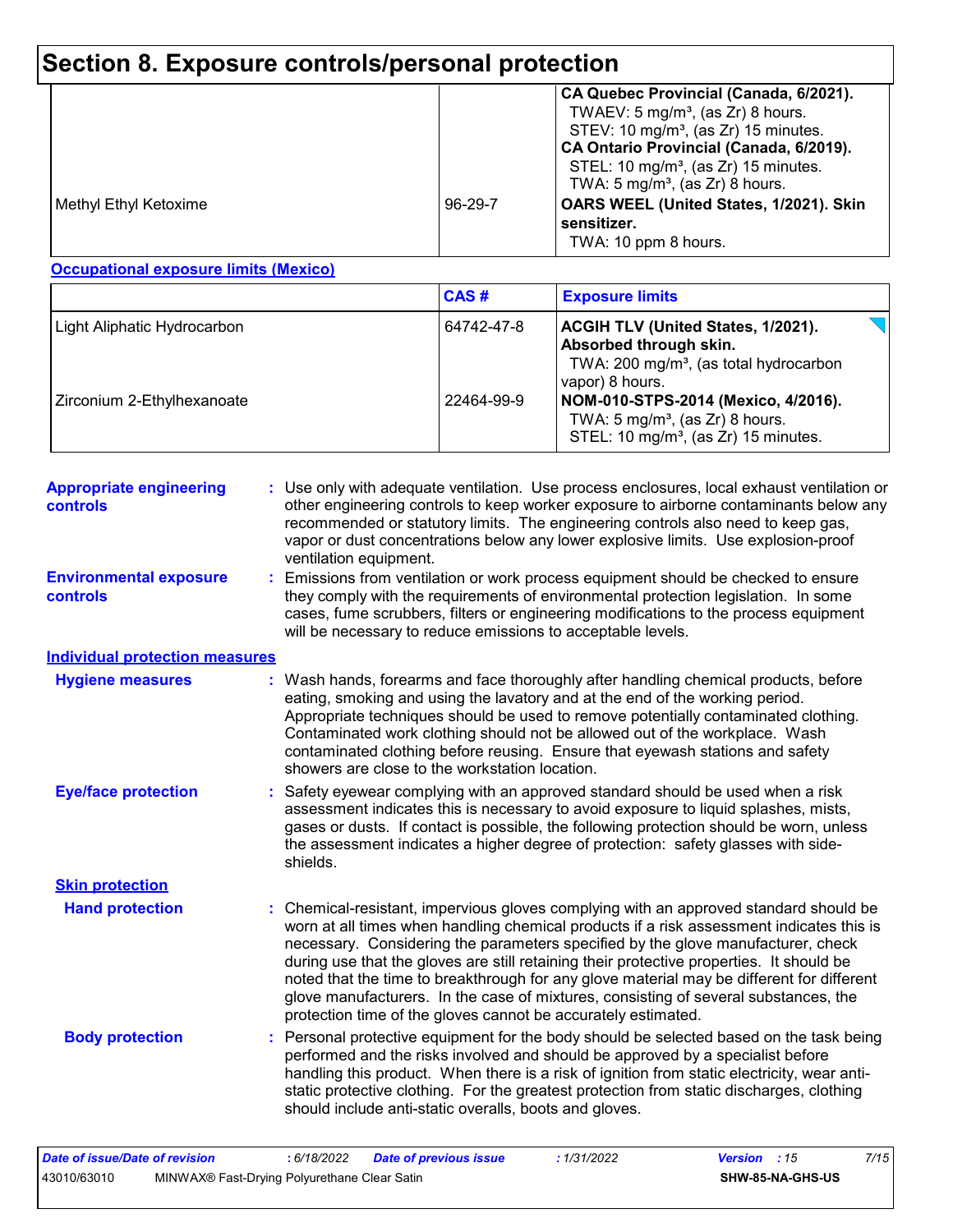# **Section 8. Exposure controls/personal protection**

| <b>Other skin protection</b>  | : Appropriate footwear and any additional skin protection measures should be selected<br>based on the task being performed and the risks involved and should be approved by a<br>specialist before handling this product.                                                           |
|-------------------------------|-------------------------------------------------------------------------------------------------------------------------------------------------------------------------------------------------------------------------------------------------------------------------------------|
| <b>Respiratory protection</b> | : Based on the hazard and potential for exposure, select a respirator that meets the<br>appropriate standard or certification. Respirators must be used according to a<br>respiratory protection program to ensure proper fitting, training, and other important<br>aspects of use. |

# **Section 9. Physical and chemical properties**

The conditions of measurement of all properties are at standard temperature and pressure unless otherwise indicated.

| <b>Appearance</b>                                                 |                                                                          |
|-------------------------------------------------------------------|--------------------------------------------------------------------------|
| <b>Physical state</b>                                             | $:$ Liquid.                                                              |
| <b>Color</b>                                                      | : Not available.                                                         |
| Odor                                                              | : Not available.                                                         |
| <b>Odor threshold</b>                                             | : Not available.                                                         |
| рH                                                                | : Not applicable.                                                        |
| <b>Melting point/freezing point</b>                               | : Not available.                                                         |
| <b>Boiling point, initial boiling</b><br>point, and boiling range | : $148^{\circ}$ C (298.4 $^{\circ}$ F)                                   |
| <b>Flash point</b>                                                | : Closed cup: $38^{\circ}$ C (100.4 $^{\circ}$ F) [Tagliabue Closed Cup] |
| <b>Evaporation rate</b>                                           | $0.13$ (butyl acetate = 1)                                               |
| <b>Flammability</b>                                               | : Not available.                                                         |
| Lower and upper explosion<br>limit/flammability limit             | : Lower: $1\%$<br>Upper: 6%                                              |
| <b>Vapor pressure</b>                                             | : $0.17$ kPa (1.27 mm Hg)                                                |
| <b>Relative vapor density</b>                                     | : $5$ [Air = 1]                                                          |
| <b>Relative density</b>                                           | : 0.86                                                                   |
| <b>Solubility</b>                                                 | : Not available.                                                         |
| <b>Partition coefficient: n-</b><br>octanol/water                 | : Not applicable.                                                        |
| <b>Auto-ignition temperature</b>                                  | $:$ Not available.                                                       |
| <b>Decomposition temperature</b>                                  | $:$ Not available.                                                       |
| <b>Viscosity</b>                                                  | Kinematic (40°C (104°F)): <20.5 mm <sup>2</sup> /s (<20.5 cSt)           |
| <b>Molecular weight</b>                                           | Not applicable.                                                          |
| <b>Aerosol product</b>                                            |                                                                          |
| <b>Heat of combustion</b>                                         | : $25.481$ kJ/g                                                          |

# **Section 10. Stability and reactivity**

| <b>Reactivity</b>                                   | : No specific test data related to reactivity available for this product or its ingredients. |
|-----------------------------------------------------|----------------------------------------------------------------------------------------------|
| <b>Chemical stability</b>                           | : The product is stable.                                                                     |
| <b>Possibility of hazardous</b><br><b>reactions</b> | : Under normal conditions of storage and use, hazardous reactions will not occur.            |

| Date of issue/Date of revision |                                              | : 6/18/2022 | Date of previous issue | : 1/31/2022 | <b>Version</b> : 15 |                  | 8/15 |
|--------------------------------|----------------------------------------------|-------------|------------------------|-------------|---------------------|------------------|------|
| 43010/63010                    | MINWAX® Fast-Drying Polyurethane Clear Satin |             |                        |             |                     | SHW-85-NA-GHS-US |      |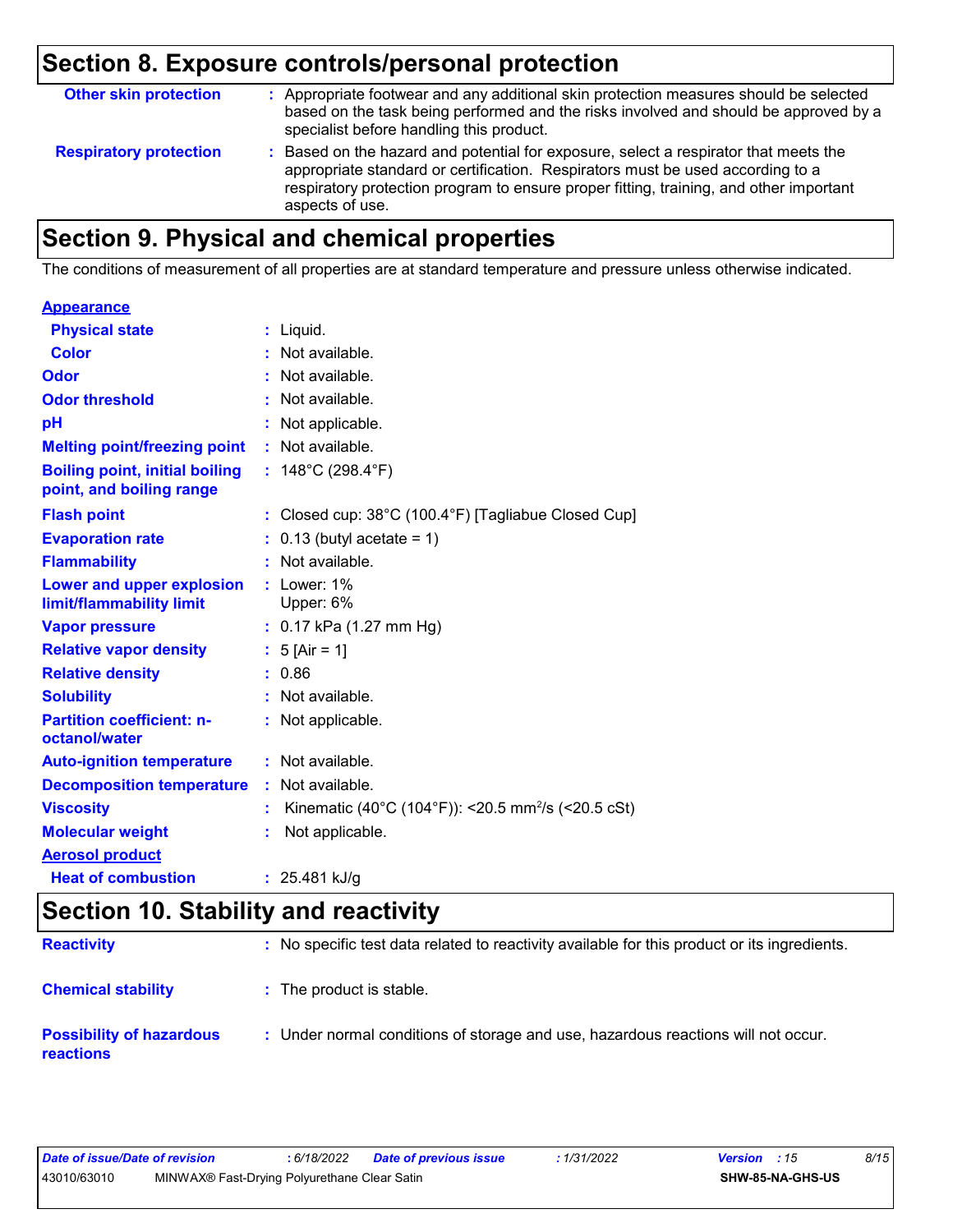# **Section 10. Stability and reactivity**

| <b>Conditions to avoid</b>                 | : Avoid all possible sources of ignition (spark or flame). Do not pressurize, cut, weld,<br>braze, solder, drill, grind or expose containers to heat or sources of ignition. Do not<br>allow vapor to accumulate in low or confined areas. |
|--------------------------------------------|--------------------------------------------------------------------------------------------------------------------------------------------------------------------------------------------------------------------------------------------|
| <b>Incompatible materials</b>              | : Reactive or incompatible with the following materials:<br>oxidizing materials                                                                                                                                                            |
| <b>Hazardous decomposition</b><br>products | : Under normal conditions of storage and use, hazardous decomposition products should<br>not be produced.                                                                                                                                  |

# **Section 11. Toxicological information**

#### **Information on toxicological effects**

#### **Acute toxicity**

| <b>Product/ingredient name</b> | <b>Result</b>                    | <b>Species</b> | <b>Dose</b>            | <b>Exposure</b> |
|--------------------------------|----------------------------------|----------------|------------------------|-----------------|
| Zirconium 2-Ethylhexanoate     | <b>LD50 Dermal</b><br>ILD50 Oral | Rabbit<br>Rat  | $>5$ g/kg<br>$>5$ g/kg |                 |
| l Methvl Ethvl Ketoxime        | ILD50 Oral                       | Rat            | $930$ mg/kg            |                 |

#### **Irritation/Corrosion**

| <b>Product/ingredient name</b> | <b>Result</b>            | <b>Species</b> | <b>Score</b> | <b>Exposure</b> | <b>Observation</b> |
|--------------------------------|--------------------------|----------------|--------------|-----------------|--------------------|
| Methyl Ethyl Ketoxime          | I Eves - Severe irritant | Rabbit         |              | 100 uL          |                    |

#### **Sensitization**

Not available.

#### **Mutagenicity**

Not available.

#### **Carcinogenicity**

Not available.

#### **Reproductive toxicity**

Not available.

#### **Teratogenicity**

Not available.

#### **Specific target organ toxicity (single exposure)**

| <b>Name</b>                        | <b>Category</b> | <b>Route of</b><br>exposure | <b>Target organs</b>              |
|------------------------------------|-----------------|-----------------------------|-----------------------------------|
| Med. Aliphatic Hydrocarbon Solvent | Category 3      |                             | Respiratory tract<br>l irritation |
|                                    | Category 3      |                             | Narcotic effects                  |
| Light Aliphatic Hydrocarbon        | Category 3      |                             | Respiratory tract<br>l irritation |
|                                    | Category 3      |                             | l Narcotic effects                |
| Methyl Ethyl Ketoxime              | Category 1      |                             | upper respiratory<br>tract        |
|                                    | Category 3      |                             | l Narcotic effects                |

**Specific target organ toxicity (repeated exposure)**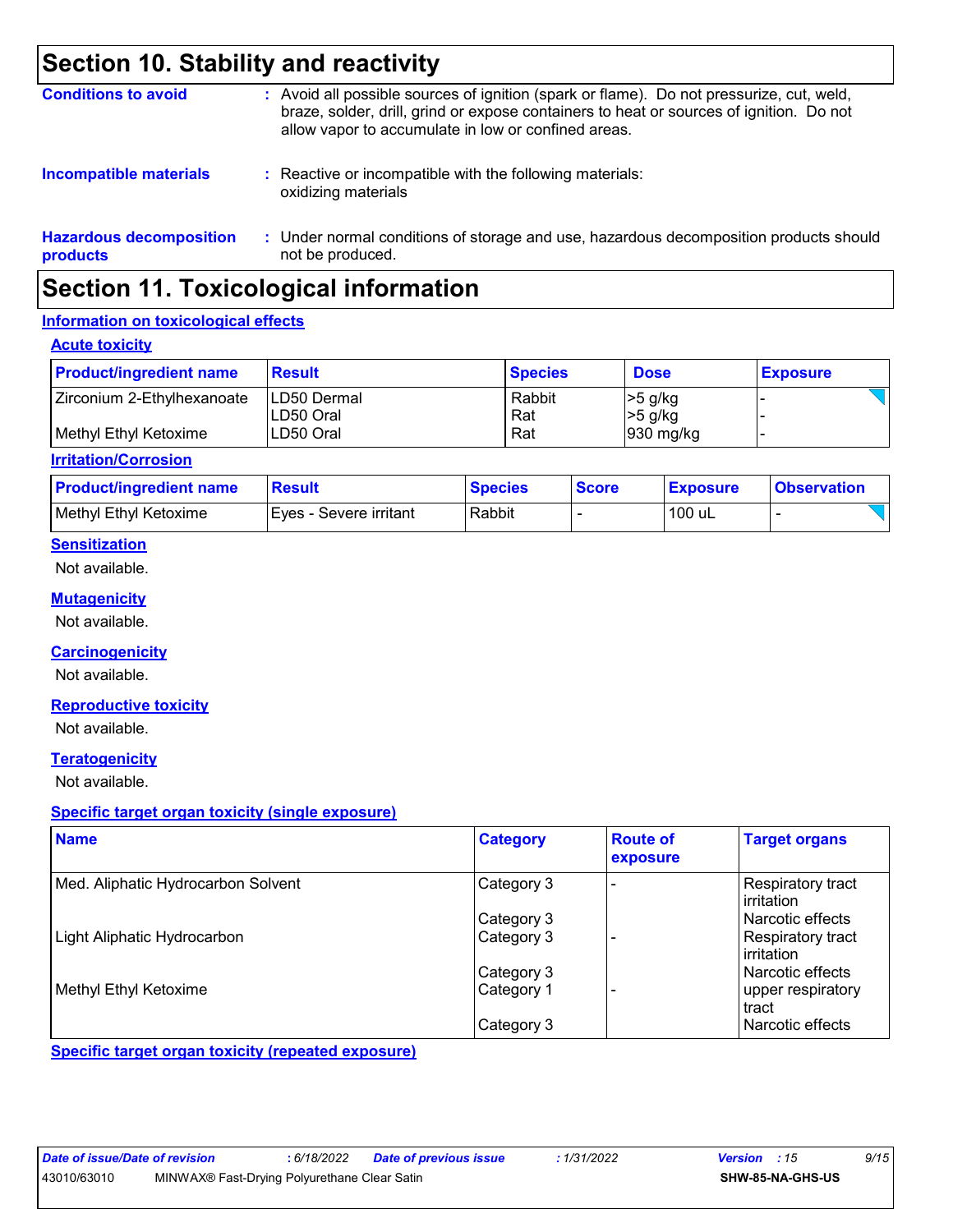# **Section 11. Toxicological information**

| <b>Name</b>                        | <b>Category</b> | <b>Route of</b><br><b>exposure</b> | <b>Target organs</b> |
|------------------------------------|-----------------|------------------------------------|----------------------|
| Med. Aliphatic Hydrocarbon Solvent | Category 1      |                                    |                      |
| Light Aliphatic Hydrocarbon        | Category 2      |                                    |                      |
| Methyl Ethyl Ketoxime              | Category 2      |                                    | I blood svstem.      |

#### **Aspiration hazard**

| <b>Name</b>                        | <b>Result</b>                         |  |
|------------------------------------|---------------------------------------|--|
| Med. Aliphatic Hydrocarbon Solvent | <b>ASPIRATION HAZARD - Category 1</b> |  |
| Light Aliphatic Hydrocarbon        | <b>ASPIRATION HAZARD - Category 1</b> |  |

| <b>Information on the likely</b><br>routes of exposure | : Not available.                                                                                                                                                                                                                                                        |
|--------------------------------------------------------|-------------------------------------------------------------------------------------------------------------------------------------------------------------------------------------------------------------------------------------------------------------------------|
| <b>Potential acute health effects</b>                  |                                                                                                                                                                                                                                                                         |
| <b>Eye contact</b>                                     | : No known significant effects or critical hazards.                                                                                                                                                                                                                     |
| <b>Inhalation</b>                                      | : Can cause central nervous system (CNS) depression. May cause drowsiness or<br>dizziness. May cause respiratory irritation.                                                                                                                                            |
| <b>Skin contact</b>                                    | : May cause an allergic skin reaction.                                                                                                                                                                                                                                  |
| <b>Ingestion</b>                                       | : Can cause central nervous system (CNS) depression. May be fatal if swallowed and<br>enters airways.                                                                                                                                                                   |
|                                                        | Symptoms related to the physical, chemical and toxicological characteristics                                                                                                                                                                                            |
| <b>Eye contact</b>                                     | : No specific data.                                                                                                                                                                                                                                                     |
| <b>Inhalation</b>                                      | : Adverse symptoms may include the following:<br>respiratory tract irritation<br>coughing<br>nausea or vomiting<br>headache<br>drowsiness/fatigue<br>dizziness/vertigo<br>unconsciousness<br>reduced fetal weight<br>increase in fetal deaths<br>skeletal malformations |
| <b>Skin contact</b>                                    | : Adverse symptoms may include the following:<br>irritation<br>redness<br>reduced fetal weight<br>increase in fetal deaths<br>skeletal malformations                                                                                                                    |
| <b>Ingestion</b>                                       | : Adverse symptoms may include the following:<br>nausea or vomiting<br>reduced fetal weight<br>increase in fetal deaths<br>skeletal malformations                                                                                                                       |
|                                                        | Delayed and immediate effects and also chronic effects from short and long term exposure                                                                                                                                                                                |
| <b>Short term exposure</b>                             |                                                                                                                                                                                                                                                                         |

| <b>Short term exposure</b>                        |                  |  |
|---------------------------------------------------|------------------|--|
| <b>Potential immediate</b><br>effects             | : Not available. |  |
| <b>Potential delayed effects : Not available.</b> |                  |  |
| Long term exposure                                |                  |  |

| Date of issue/Date of revision |                                              | : 6/18/2022 Date of previous issue | : 1/31/2022 | <b>Version</b> : 15 |                         | 10/15 |
|--------------------------------|----------------------------------------------|------------------------------------|-------------|---------------------|-------------------------|-------|
| 43010/63010                    | MINWAX® Fast-Drying Polyurethane Clear Satin |                                    |             |                     | <b>SHW-85-NA-GHS-US</b> |       |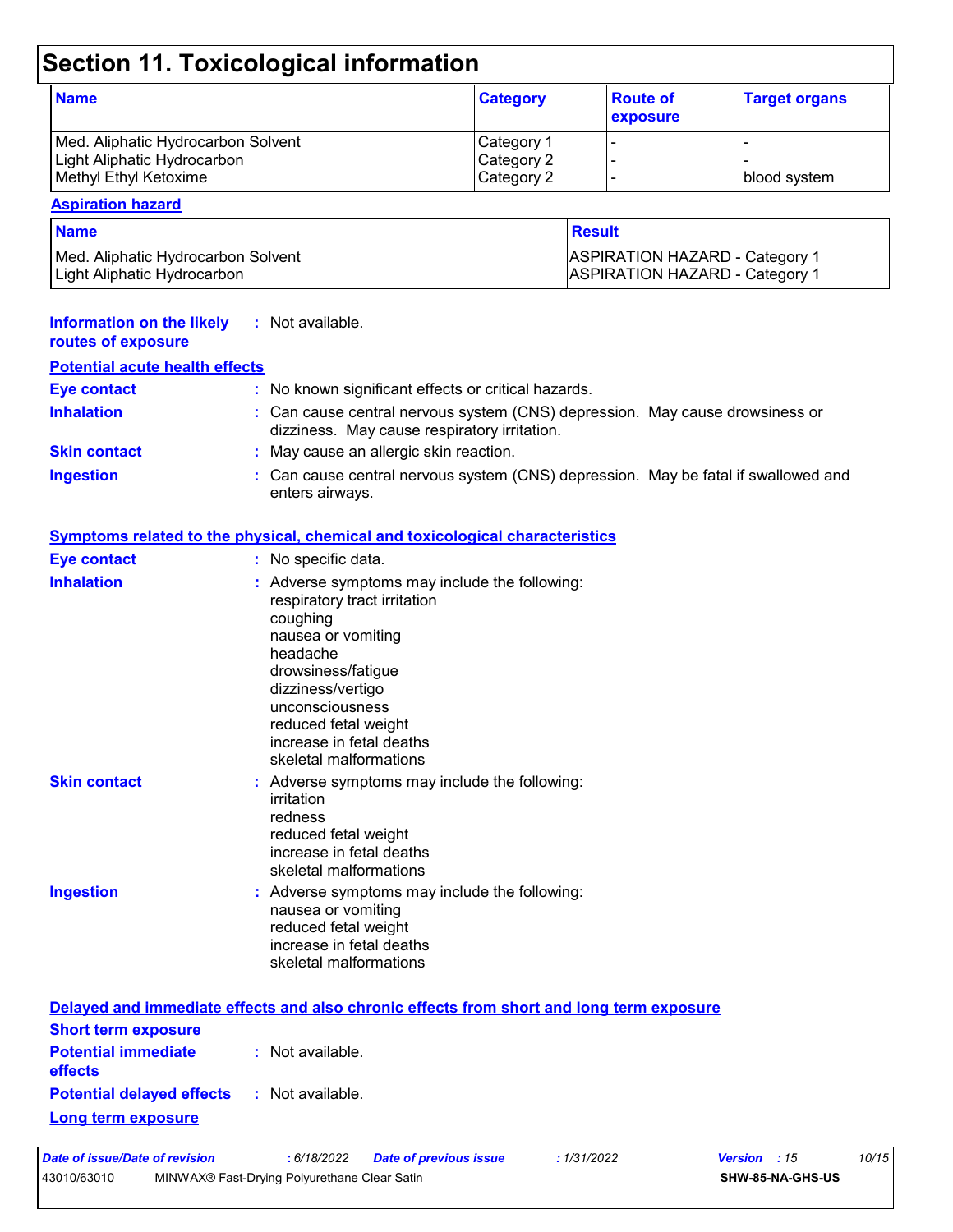# **Section 11. Toxicological information**

| <b>Potential immediate</b><br><b>effects</b> | : Not available.                                                                                                                                                         |
|----------------------------------------------|--------------------------------------------------------------------------------------------------------------------------------------------------------------------------|
| <b>Potential delayed effects</b>             | : Not available.                                                                                                                                                         |
| <b>Potential chronic health effects</b>      |                                                                                                                                                                          |
| Not available.                               |                                                                                                                                                                          |
| <b>General</b>                               | : Causes damage to organs through prolonged or repeated exposure. Once sensitized, a<br>severe allergic reaction may occur when subsequently exposed to very low levels. |
| <b>Carcinogenicity</b>                       | : No known significant effects or critical hazards.                                                                                                                      |
| <b>Mutagenicity</b>                          | : No known significant effects or critical hazards.                                                                                                                      |
| <b>Teratogenicity</b>                        | : Suspected of damaging the unborn child.                                                                                                                                |
| <b>Developmental effects</b>                 | : No known significant effects or critical hazards.                                                                                                                      |
| <b>Fertility effects</b>                     | : No known significant effects or critical hazards.                                                                                                                      |

#### **Numerical measures of toxicity** Not available. **Acute toxicity estimates**

# **Section 12. Ecological information**

#### **Toxicity**

| <b>Product/ingredient name</b> | <b>Result</b>                      | <b>Species</b>             | <b>Exposure</b> |
|--------------------------------|------------------------------------|----------------------------|-----------------|
| Light Aliphatic Hydrocarbon    | Acute LC50 2200 µg/l Fresh water   | Fish - Lepomis macrochirus | 4 days          |
| Methyl Ethyl Ketoxime          | Acute LC50 843000 µg/l Fresh water | Fish - Pimephales promelas | 196 hours       |

#### **Persistence and degradability**

Not available.

#### **Bioaccumulative potential**

| <b>Product/ingredient name</b> | <b>LogP</b> <sub>ow</sub> | <b>BCF</b>  | <b>Potential</b> |
|--------------------------------|---------------------------|-------------|------------------|
| Zirconium 2-Ethylhexanoate     |                           | 2.96        | low              |
| Methyl Ethyl Ketoxime          |                           | 12.5 to 5.8 | low              |

#### **Mobility in soil**

**Soil/water partition coefficient (KOC) :** Not available.

**Other adverse effects** : No known significant effects or critical hazards.

### **Section 13. Disposal considerations**

| <b>Disposal methods</b> | : The generation of waste should be avoided or minimized wherever possible. Disposal<br>of this product, solutions and any by-products should at all times comply with the<br>requirements of environmental protection and waste disposal legislation and any<br>regional local authority requirements. Dispose of surplus and non-recyclable products<br>via a licensed waste disposal contractor. Waste should not be disposed of untreated to<br>the sewer unless fully compliant with the requirements of all authorities with jurisdiction.<br>Waste packaging should be recycled. Incineration or landfill should only be considered |
|-------------------------|--------------------------------------------------------------------------------------------------------------------------------------------------------------------------------------------------------------------------------------------------------------------------------------------------------------------------------------------------------------------------------------------------------------------------------------------------------------------------------------------------------------------------------------------------------------------------------------------------------------------------------------------|
|                         |                                                                                                                                                                                                                                                                                                                                                                                                                                                                                                                                                                                                                                            |

| Date of issue/Date of revision |                                              | : 6/18/2022 | <b>Date of previous issue</b> | : 1/31/2022 | <b>Version</b> : 15 |                         | 11/15 |
|--------------------------------|----------------------------------------------|-------------|-------------------------------|-------------|---------------------|-------------------------|-------|
| 43010/63010                    | MINWAX® Fast-Drying Polyurethane Clear Satin |             |                               |             |                     | <b>SHW-85-NA-GHS-US</b> |       |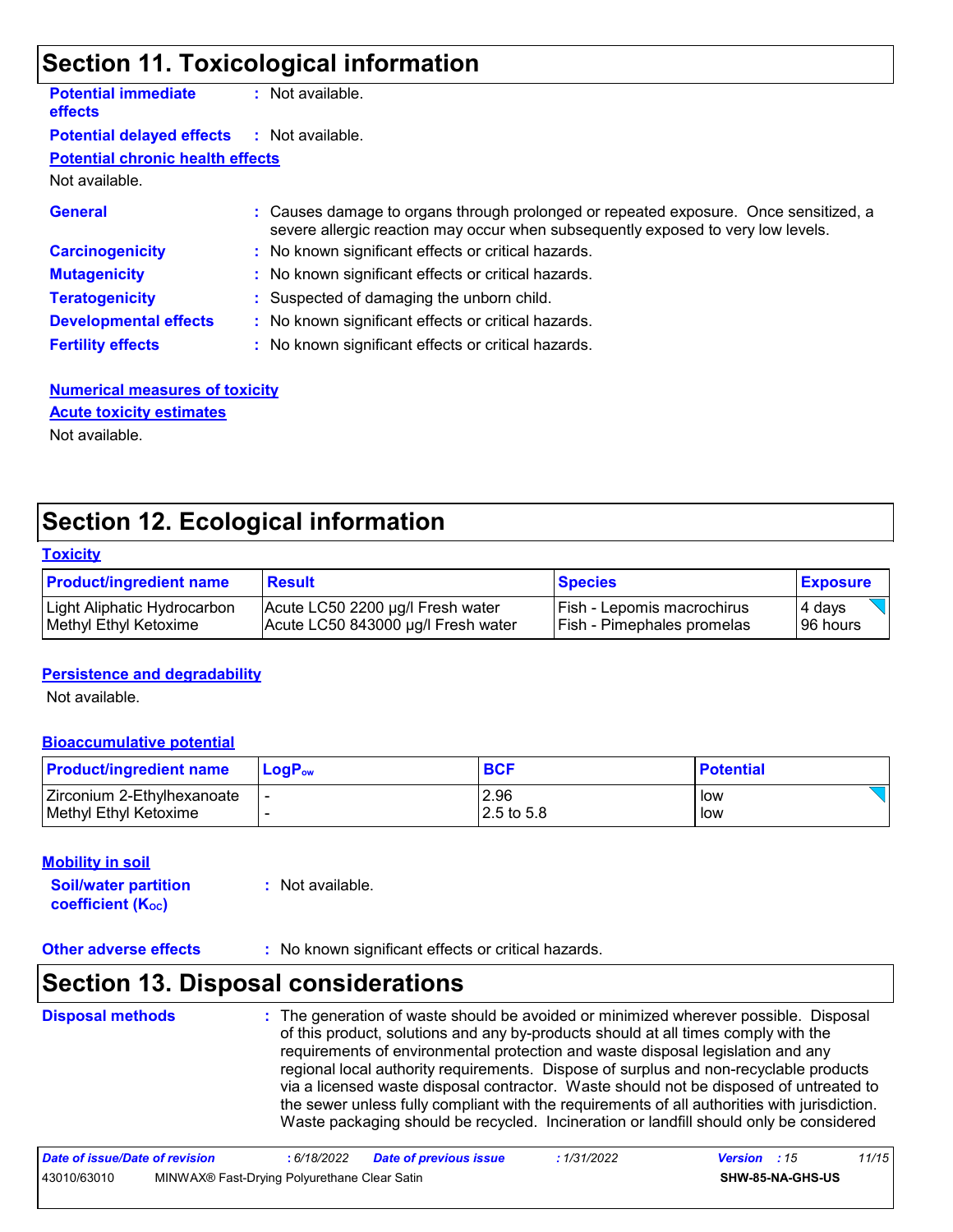### **Section 13. Disposal considerations**

when recycling is not feasible. This material and its container must be disposed of in a safe way. Care should be taken when handling emptied containers that have not been cleaned or rinsed out. Empty containers or liners may retain some product residues. Vapor from product residues may create a highly flammable or explosive atmosphere inside the container. Do not cut, weld or grind used containers unless they have been cleaned thoroughly internally. Avoid dispersal of spilled material and runoff and contact with soil, waterways, drains and sewers.

### **Section 14. Transport information**

|                                         | <b>DOT</b><br><b>Classification</b>                                                                                                                                                                                                                                                 | <b>TDG</b><br><b>Classification</b>                                                                                                                 | <b>Mexico</b><br><b>Classification</b> | <b>IATA</b>                                                                                                                   | <b>IMDG</b>                                                                                                                                                  |
|-----------------------------------------|-------------------------------------------------------------------------------------------------------------------------------------------------------------------------------------------------------------------------------------------------------------------------------------|-----------------------------------------------------------------------------------------------------------------------------------------------------|----------------------------------------|-------------------------------------------------------------------------------------------------------------------------------|--------------------------------------------------------------------------------------------------------------------------------------------------------------|
| <b>UN number</b>                        | <b>UN1263</b>                                                                                                                                                                                                                                                                       | <b>UN1263</b>                                                                                                                                       | <b>UN1263</b>                          | <b>UN1263</b>                                                                                                                 | <b>UN1263</b>                                                                                                                                                |
| <b>UN proper</b><br>shipping name       | <b>PAINT</b>                                                                                                                                                                                                                                                                        | <b>PAINT</b>                                                                                                                                        | <b>PAINT</b>                           | <b>PAINT</b>                                                                                                                  | PAINT. Marine<br>pollutant (Med.<br>Aliphatic<br>Hydrocarbon<br>Solvent, Light<br>Aliphatic<br>Hydrocarbon)                                                  |
| <b>Transport</b><br>hazard class(es)    | $\mathbf{3}$                                                                                                                                                                                                                                                                        | $\mathfrak{S}$                                                                                                                                      | $\mathbf{3}$                           | 3                                                                                                                             | 3                                                                                                                                                            |
| <b>Packing group</b>                    | $\mathbf{III}$                                                                                                                                                                                                                                                                      | $\mathop{\rm III}$                                                                                                                                  | $\mathop{\rm III}$                     | $\mathop{\rm III}$                                                                                                            | $\ensuremath{\mathsf{III}}\xspace$                                                                                                                           |
| <b>Environmental</b><br>hazards         | No.                                                                                                                                                                                                                                                                                 | No.                                                                                                                                                 | No.                                    | Yes. The<br>environmentally<br>hazardous<br>substance mark<br>is not required.                                                | Yes.                                                                                                                                                         |
| <b>Additional</b><br><b>information</b> | This product may<br>be re-classified as<br>"Combustible<br>Liquid," unless<br>transported by<br>vessel or aircraft.<br>Non-bulk<br>packages (less<br>than or equal to<br>119 gal) of<br>combustible<br>liquids are not<br>regulated as<br>hazardous<br>materials.<br><b>ERG No.</b> | Product classified<br>as per the<br>following sections<br>of the<br>Transportation of<br>Dangerous Goods<br>Regulations:<br>2.18-2.19 (Class<br>3). |                                        | The<br>environmentally<br>hazardous<br>substance mark<br>may appear if<br>required by other<br>transportation<br>regulations. | The marine<br>pollutant mark is<br>not required when<br>transported in<br>sizes of ≤5 L or ≤5<br>kg.<br><b>Emergency</b><br>schedules F-E, S-<br>$\mathsf E$ |
|                                         | 128                                                                                                                                                                                                                                                                                 | <b>ERG No.</b><br>128                                                                                                                               | <b>ERG No.</b><br>128                  |                                                                                                                               |                                                                                                                                                              |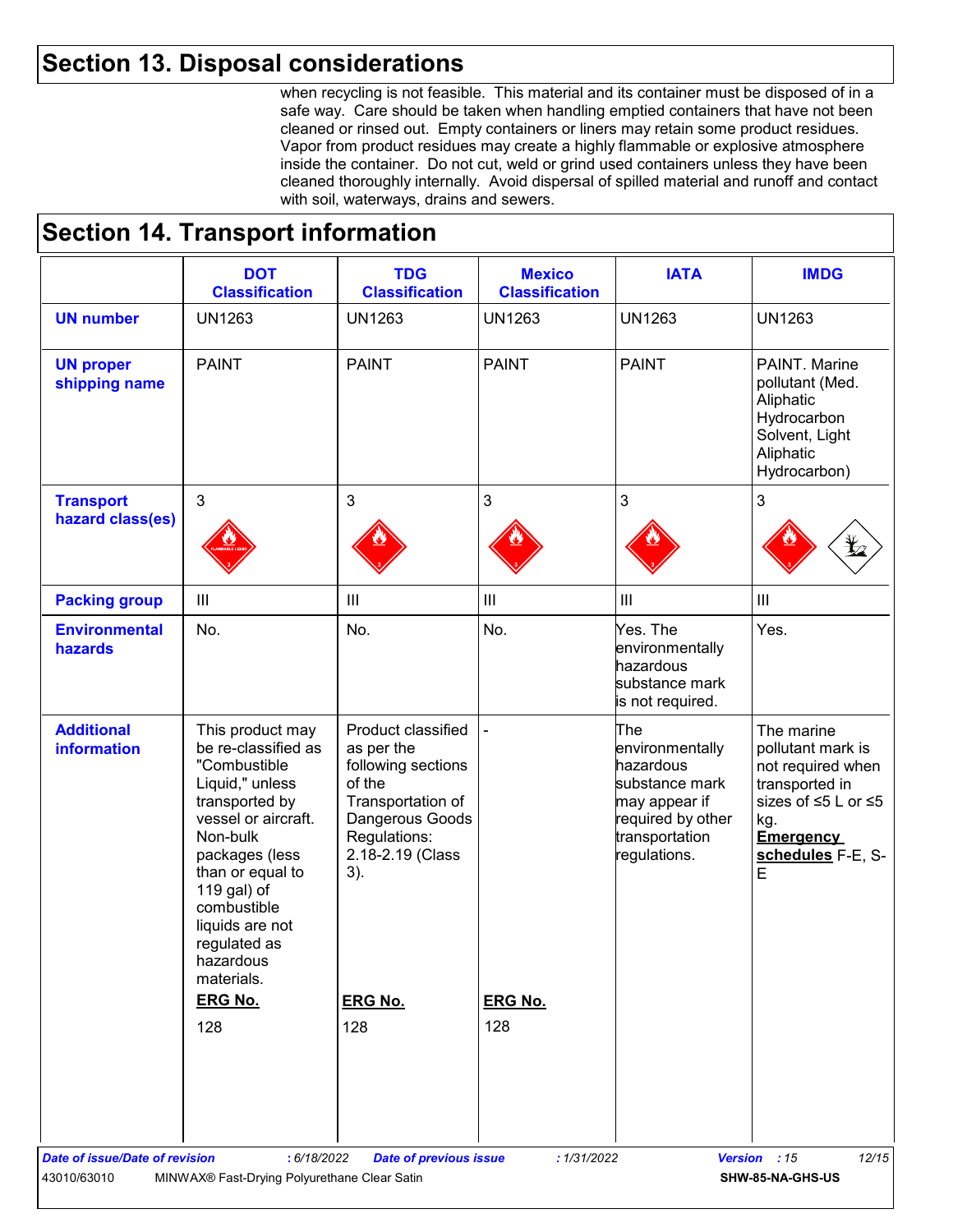# **Section 14. Transport information**

| <b>Special precautions for user :</b>                    |                      | Multi-modal shipping descriptions are provided for informational purposes and do not<br>consider container sizes. The presence of a shipping description for a particular<br>mode of transport (sea, air, etc.), does not indicate that the product is packaged<br>suitably for that mode of transport. All packaging must be reviewed for suitability<br>prior to shipment, and compliance with the applicable regulations is the sole<br>responsibility of the person offering the product for transport. People loading and<br>unloading dangerous goods must be trained on all of the risks deriving from the<br>substances and on all actions in case of emergency situations. |                  |  |  |
|----------------------------------------------------------|----------------------|-------------------------------------------------------------------------------------------------------------------------------------------------------------------------------------------------------------------------------------------------------------------------------------------------------------------------------------------------------------------------------------------------------------------------------------------------------------------------------------------------------------------------------------------------------------------------------------------------------------------------------------------------------------------------------------|------------------|--|--|
| <b>Transport in bulk according</b><br>to IMO instruments | Not available.<br>з. |                                                                                                                                                                                                                                                                                                                                                                                                                                                                                                                                                                                                                                                                                     |                  |  |  |
|                                                          |                      | <b>Proper shipping name</b>                                                                                                                                                                                                                                                                                                                                                                                                                                                                                                                                                                                                                                                         | : Not available. |  |  |

### **Section 15. Regulatory information**

#### **SARA 313**

SARA 313 (40 CFR 372.45) supplier notification can be found on the Environmental Data Sheet.

#### **California Prop. 65**

WARNING: This product contains chemicals known to the State of California to cause cancer and birth defects or other reproductive harm.

#### **International regulations**

| <b>International lists</b> | : Australia inventory (AIIC): Not determined.<br>China inventory (IECSC): Not determined.<br>Japan inventory (CSCL): Not determined.<br>Japan inventory (ISHL): Not determined.<br>Korea inventory (KECI): Not determined.<br>New Zealand Inventory of Chemicals (NZIoC): Not determined.<br>Philippines inventory (PICCS): Not determined.<br>Taiwan Chemical Substances Inventory (TCSI): Not determined.<br>Thailand inventory: Not determined.<br>Turkey inventory: Not determined.<br>Vietnam inventory: Not determined. |
|----------------------------|-------------------------------------------------------------------------------------------------------------------------------------------------------------------------------------------------------------------------------------------------------------------------------------------------------------------------------------------------------------------------------------------------------------------------------------------------------------------------------------------------------------------------------|
|----------------------------|-------------------------------------------------------------------------------------------------------------------------------------------------------------------------------------------------------------------------------------------------------------------------------------------------------------------------------------------------------------------------------------------------------------------------------------------------------------------------------------------------------------------------------|

### **Section 16. Other information**

**Hazardous Material Information System (U.S.A.)**



**The customer is responsible for determining the PPE code for this material. For more information on HMIS® Personal Protective Equipment (PPE) codes, consult the HMIS® Implementation Manual.**

**Caution: HMIS® ratings are based on a 0-4 rating scale, with 0 representing minimal hazards or risks, and 4 representing significant hazards or risks. Although HMIS® ratings and the associated label are not required on SDSs or products leaving a facility under 29 CFR 1910.1200, the preparer may choose to provide them. HMIS® ratings are to be used with a fully implemented HMIS® program. HMIS® is a registered trademark and service mark of the American Coatings Association, Inc.**

**Procedure used to derive the classification**